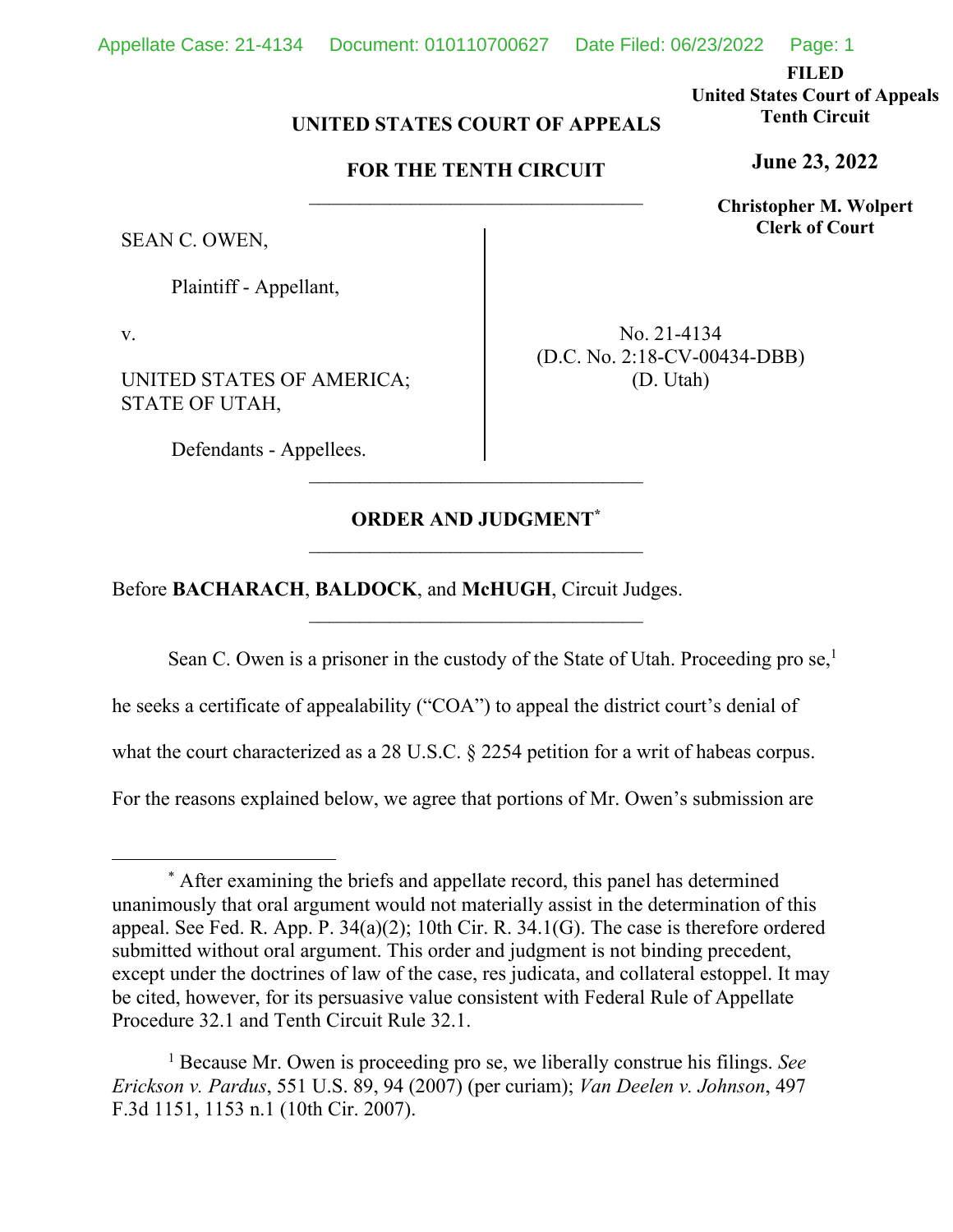properly characterized as a § 2254 petition but conclude the district court failed to follow the required procedures to recharacterize it as such. Other portions of Mr. Owen's claims, however, are not properly characterized as a § 2254 petition. Therefore, we remand with instructions to the district court to vacate the dismissal of Mr. Owen's claims properly characterized as a § 2254 petition. But to the extent Mr. Owen brings civil rights claims against the United States and the State of Utah, we remand with instructions to the district court to modify the dismissals of those claims as without prejudice for lack of subject matter jurisdiction.

## **I. BACKGROUND**<sup>2</sup>

The State of Utah charged Mr. Owen with violating three Utah statutes based on the sexual abuse of his stepdaughter from the time she was fourteen to seventeen years old. Mr. Owen was tried in Utah state court on five counts of first-degree rape pursuant to § 76-5-402 of the Utah Code, three counts of first-degree forcible sodomy pursuant to § 76-5-403(2) of the Utah Code, and two counts of second-degree forcible sexual abuse pursuant to § 76-5-404 of the Utah Code. *See State of Utah v. Owen*, No. 111401870 (Utah Oct. 03, 2011).3 

 $2$  At this stage of the proceedings, we recount the facts as described in the pro se complaint, accepting the well-pleaded allegations as true. *See Williams v. Kaiser*, 323 U.S. 471, 473–74 (1945) (noting when a district court denies habeas petition "without giving petitioner an opportunity to prove his allegations," the appellate court "must assume that the allegations of the petition are true"); *see also Winkel v. Hammond*, 704 F. App'x 735, 736 (10th Cir. 2017) (unpublished) (using the 12(b)(6) standard to review a § 1915A(b) dismissal for failure to state a claim).

<sup>&</sup>lt;sup>3</sup> Although the record on appeal does not include Mr. Owen's state court records, we take judicial notice of the docket in his state conviction proceedings. *See United*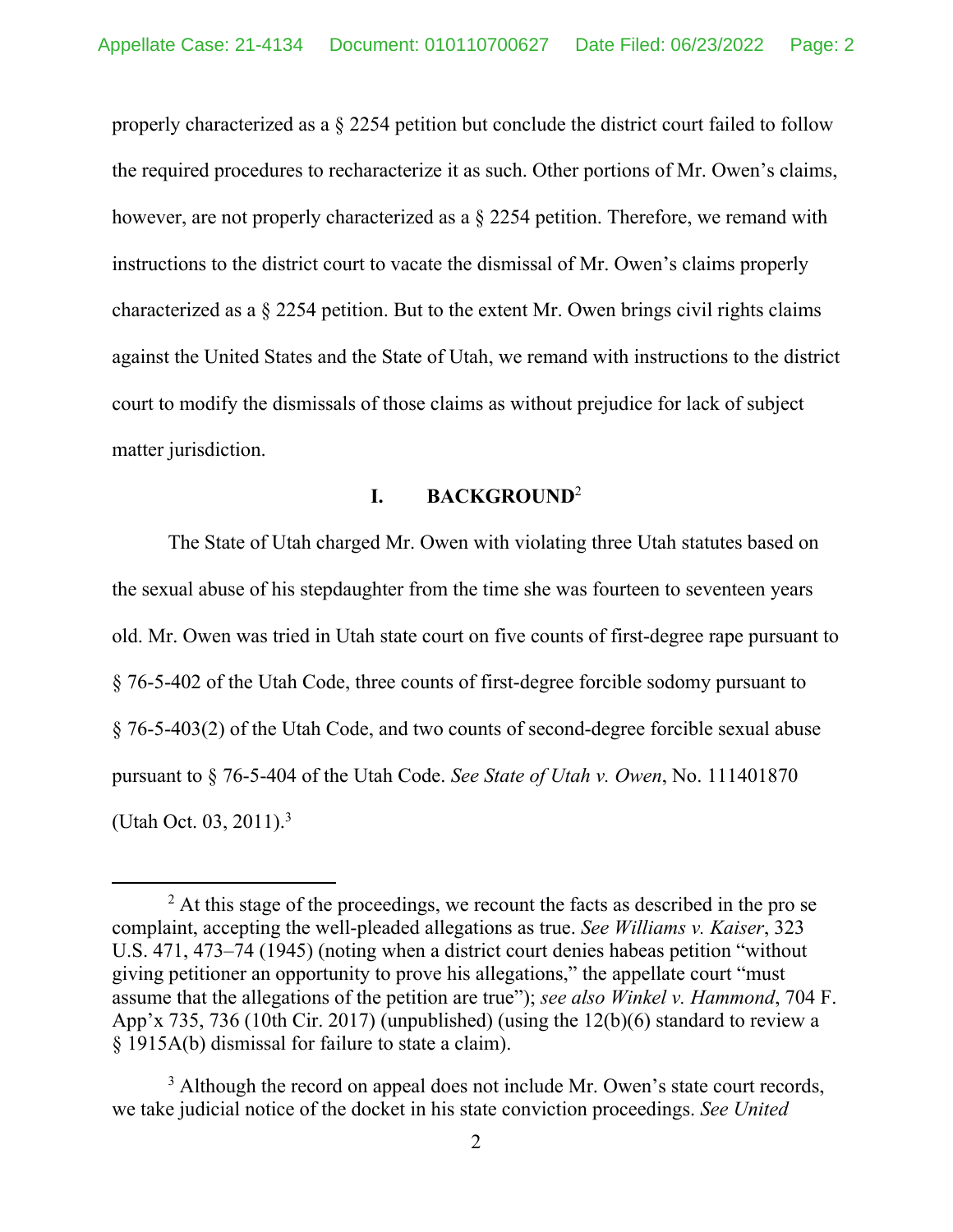Mr. Owen filed a pro se motion seeking to represent himself. *State of Utah v. Owen*, No. 111401870 (Utah Feb. 26, 2013). The trial court granted Mr. Owen's motion and allowed him to represent himself during his two-day jury trial. *State of Utah v. Owen*, No. 111401870 (Utah May 7, 2013; June 26, 2013; June 27, 2013). Mr. Owen alleges he "told [the judge] that [he] was not going to deny the sexual activity" with his minor stepdaughter "but was instead going to present a defense that 'the law was wrong.'" ROA Vol. I at 10.

In support of this defense, Mr. Owen attempted to admit three pieces of evidence demonstrating the sexual relationship with his victim was consensual and not abusive. He alleges each was either improperly excluded or destroyed. First, Mr. Owen attempted to admit a video interview of the victim denying allegations of sexual abuse. At trial, the judge excluded the video evidence because in the video, the victim was not "asked if [Mr. Owen had] sexually abused or raped her." *Id.* at 11. Second, Mr. Owen attempted to recover "pictures, videos, [and] documents" from his personal desktop, but the State represented the items were unrecoverable because the computer would not turn on. *Id.* Finally, he attempted to recover a video of his victim from his cellular telephone but alleges the State had deleted it from the device after he described the contents of the video. In the absence of the video, the trial court provided him with an opportunity to

*States v. Smalls*, 605 F.3d 765, 768 n.2 (10th Cir. 2010) (recognizing a court may take judicial notice of docket information from another court); *United States v. Ahidley*, 486 F.3d 1184, 1192 n.5 (10th Cir. 2007) ("Although we are not obliged to do so, we may exercise our discretion to take judicial notice of publicly-filed records in our court and certain other courts concerning matters that bear directly upon the disposition of the case at hand.").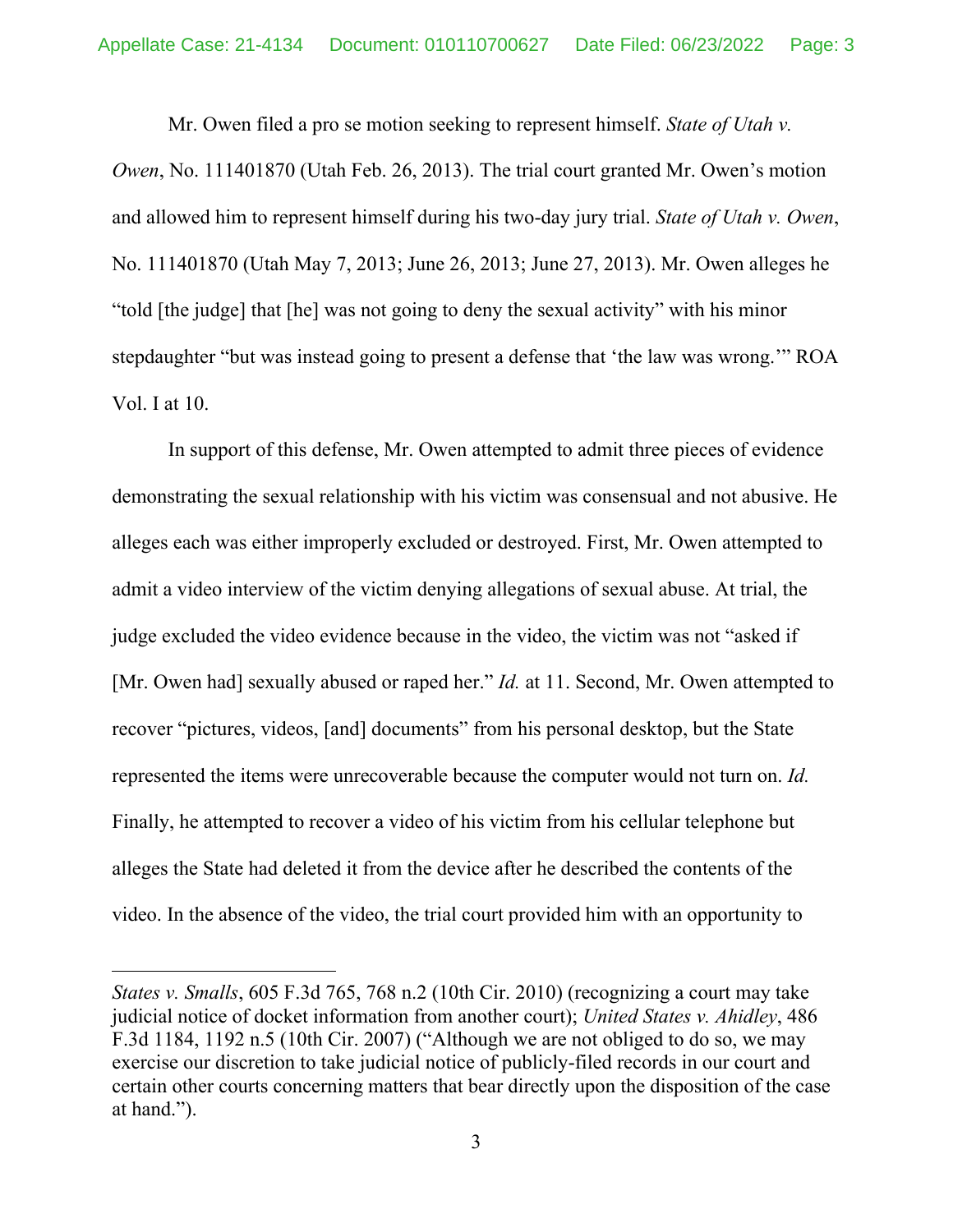describe to the jury what the video would have shown. Mr. Owen does not include any allegations in his Complaint describing what the video would have depicted.

The two-day jury trial resulted in a guilty verdict for each count. *State of Utah v. Owen*, No. 111401870 (Utah June 27, 2013). The state court sentenced Mr. Owen to an indeterminate term of imprisonment with a minimum of ten years for his first-degree rape charges. *State of Utah v. Owen*, No. 111401870 (Utah Sept. 10, 2013). The court also sentenced him to an indeterminate term of imprisonment with a minimum of ten years for his forcible sodomy charges. *Id.* Finally, the court sentenced Mr. Owen to an indeterminate term of not less than one year and not more than fifteen years imprisonment for each forcible sexual abuse charge. *Id.* Mr. Owen did not file a direct appeal.4

Mr. Owen filed a Complaint in the federal district court for the District of Utah on June 25, 2018. Liberally construed, Mr. Owen brought claims against the United States and the State of Utah seeking a declaratory judgment to invalidate laws prohibiting sexual activity between adults and post-pubescent children under the age of eighteen, arguing these laws violate the Due Process and Equal Protection Clauses of the Constitution. Mr. Owen's claim against the United States challenges Concurrent Resolution 107, which was approved by the 106th Congress in 1999. The concurrent resolution Mr. Owen challenges generally rejects an academic article suggesting sexual relationships between adults and "willing" children were less harmful than believed.

<sup>&</sup>lt;sup>4</sup> Mr. Owen contends he filed a state post-conviction motion on June 24, 2014. This motion is not reflected in the state criminal docket.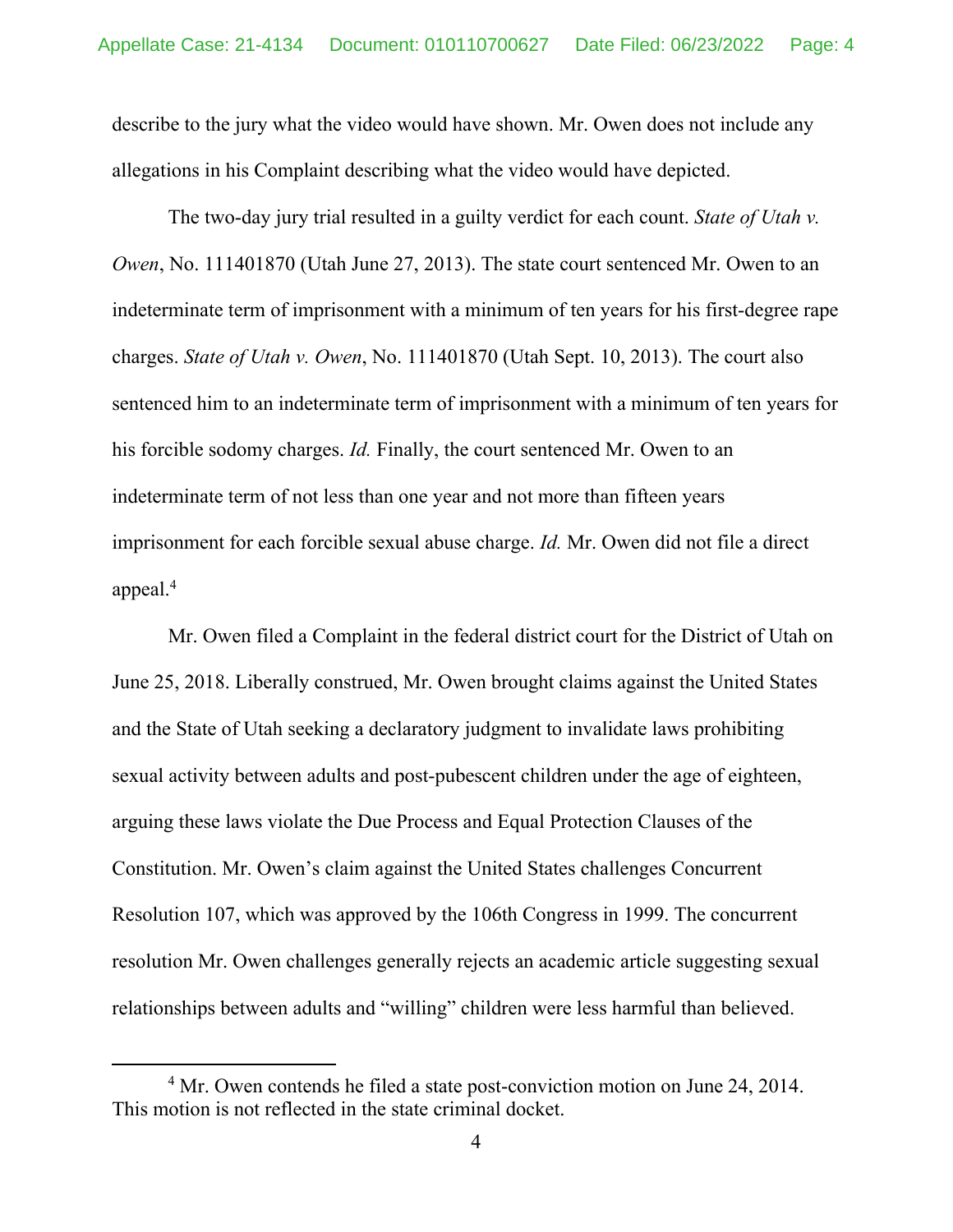H.R. Con. Res. 107, 106th Cong. (1999). Mr. Owen's claim against the State of Utah challenges various criminal laws distinguishing between sexual assault of adults and children. Specifically, he challenges the constitutionality of his statutes of conviction as well as two other sexual offenses of which he was not charged, Utah Code Ann. §§ 76-5- 401, 76-5-401.2, and "perhaps other similar statutes [of which he is] unaware." ROA Vol. I at 5.

The district court notified Mr. Owen it intended to construe his Complaint as a § 2254 petition for habeas corpus. Construing the Complaint as a § 2254 petition, the court ordered Mr. Owen to cure three deficiencies: (1) name his custodian as the respondent, (2) submit the petition on a court-approved form, and (3) "specify a clear timeline regarding exhaustion of claim(s) in the appeals and post-conviction process in the state courts and whether they have been concluded in the Utah Supreme Court." ROA Vol. II at 7. Mr. Owen did not amend his pleading and instead objected to the court's construction of his Complaint as a habeas petition, reiterating that he was challenging the constitutional validity of various Utah laws and the federal concurrent resolution. Thereafter, the district court ordered Mr. Owen to show cause why the action should not be dismissed for failure to cure the deficiencies in what the court construed as a § 2254 petition. Mr. Owen again objected to the court's construction of his Complaint as a § 2254 petition and instead intended to "litigate the constitutionality of the statutes [and] congressional resolution." ROA Vol. II at 19.

The district court again ordered Mr. Owen to amend his pleading, notifying him the court was characterizing his Complaint as a deficient § 2254 petition. The court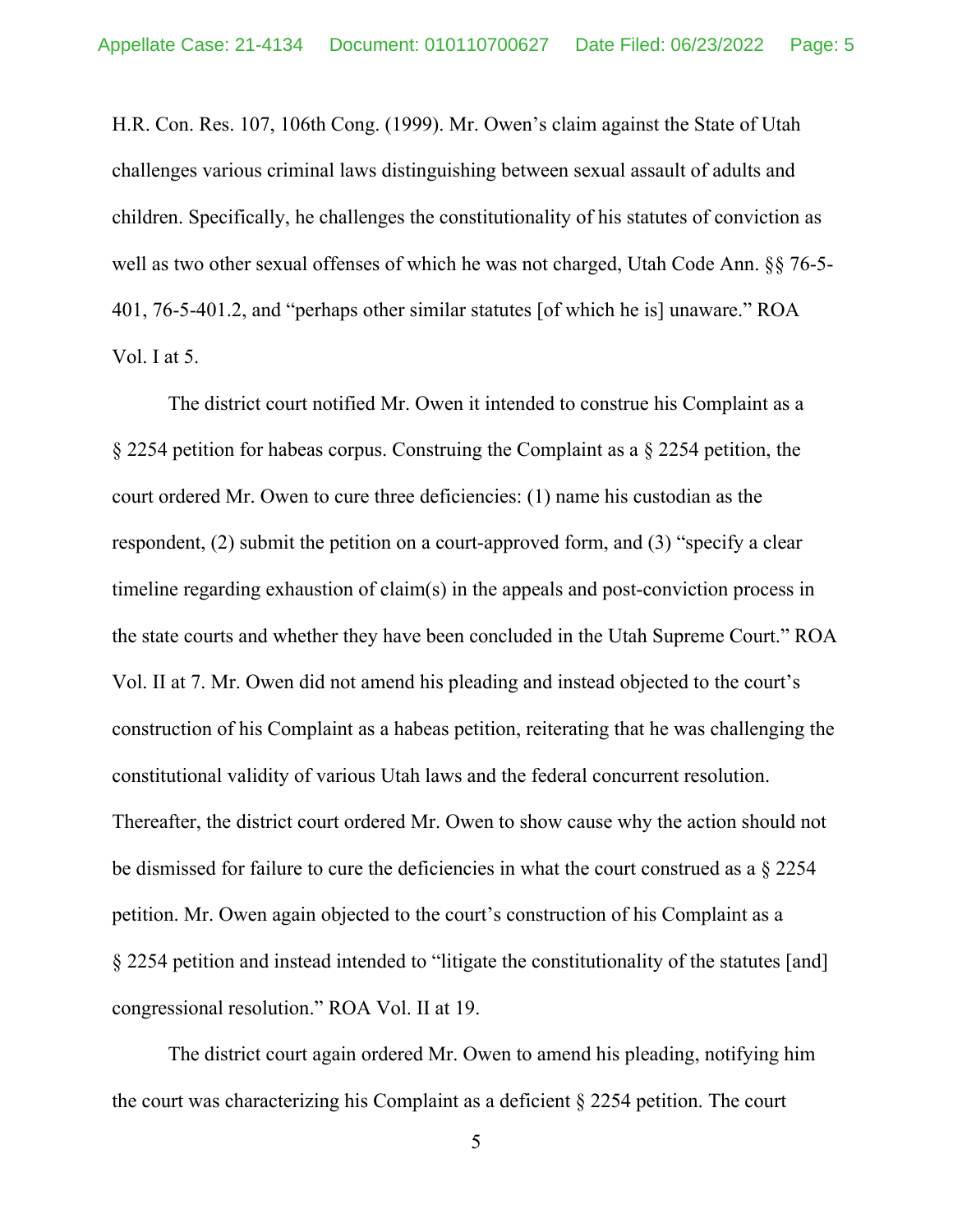explained it was construing Mr. Owen's claims as being brought under § 2254 because they "primarily appear[ed] to challenge the constitutionality of the state laws under which [Mr. Owen's] sexual behavior was deemed criminal," and from the Complaint "it appear[ed] that [Mr. Owen was] most likely asking to be released from custody based on the unconstitutionality of criminal laws under which he was convicted." ROA Vol. II at 21. Based on this construction, the district court again ordered Mr. Owen to amend his deficient petition, noting Mr. Owen did not ask for a remedy, name a respondent, address the standard to grant a writ of habeas corpus, or submit the petition on a court-approved form. Mr. Owen again objected to the district court's characterization of his Complaint and did not amend his pleading.

Finally, the district court entered an order denying what it characterized as Mr. Owen's § 2254 petition. The district court first concluded the petition was frivolous after screening the petition. Next, the district court denied it on the merits, concluding Mr. Owen had not identified any constitutional violation to sustain a § 2254 petition. The district court dismissed Mr. Owen's petition with prejudice, denied a COA, and granted Mr. Owen's motion for leave to appeal in forma pauperis.<sup>5</sup> Mr. Owen now seeks a COA

 $5$  "[I]n order to succeed on a motion to proceed IFP, the movant must show a financial inability to pay the required filing fees, *as well as the existence of a reasoned, nonfrivolous argument on the law and facts in support of the issues raised in the action*." *Lister v. Dep't of Treasury*, 408 F.3d 1309, 1312 (10th Cir.2005) (emphasis added). After dismissing Mr. Owen's petition based on a conclusion that the claims therein were frivolous, the district court granted Mr. Owen's motion to proceed IFP on appeal after assessing only his ability to pay the required filing fees. Thus, this standard requires an assessment of both the movant's ability to pay and the arguments supporting the issues raised.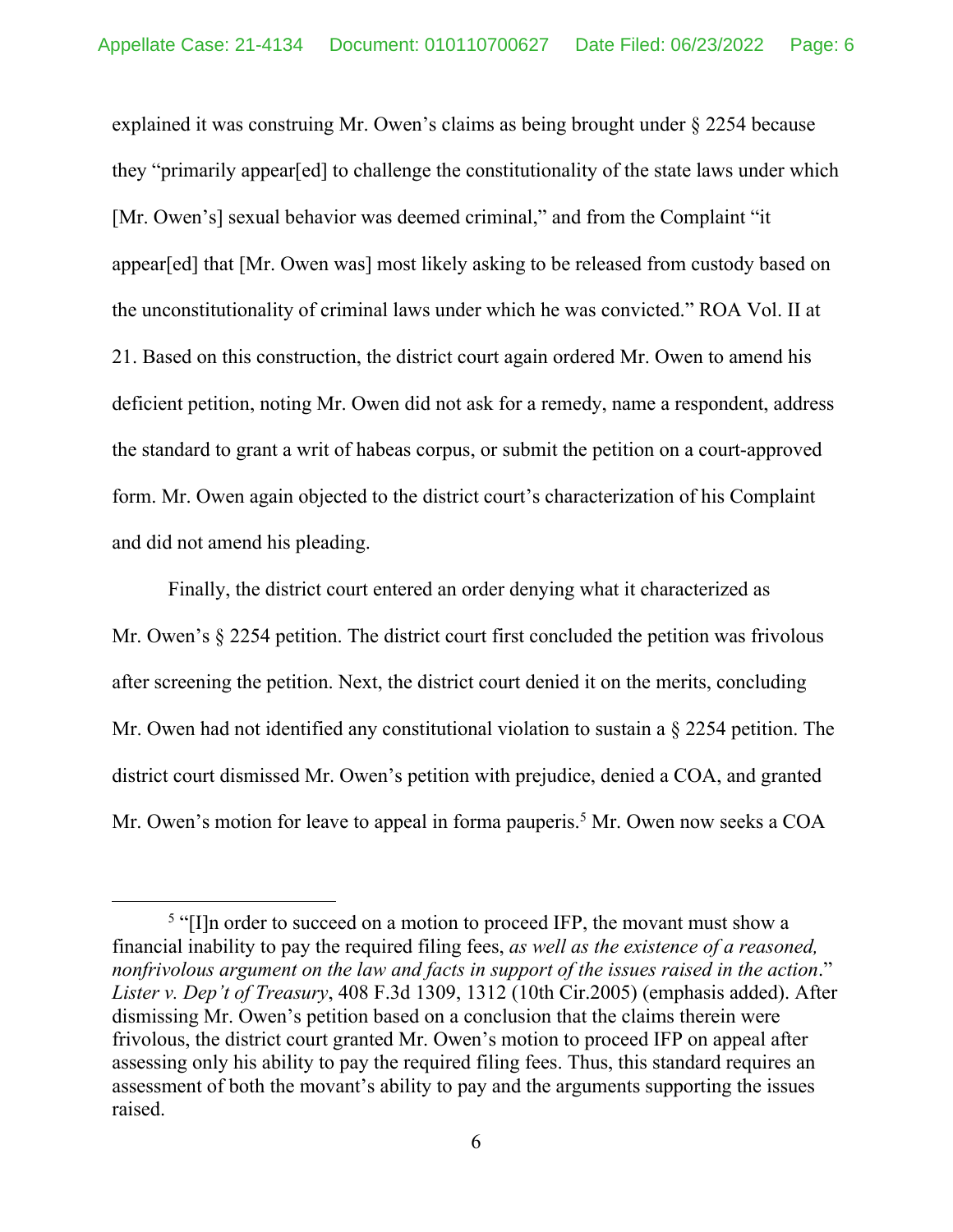from this court to challenge the district court's conclusion and characterization of his Complaint.

#### **II. DISCUSSION**

Mr. Owen argues the district court incorrectly characterized his Complaint as a § 2254 petition. This court looks to the avenues of relief pursued by a pro se pleading to properly characterize the claims. *Davis v. Roberts*, 425 F.3d 830, 833 (10th Cir. 2005). We construe Mr. Owen's pro se Complaint as containing four claims: two seeking declaratory judgment and two seeking habeas relief. First, Mr. Owen seeks a declaration that Concurrent Resolution 107 violates the Due Process and Equal Protection Clauses of the Constitution. Second, Mr. Owen seeks a declaration that several Utah state statutes, under which he was not charged, also violate the Due Process and Equal Protection Clauses. Liberally construing Mr. Owen's Complaint, he seeks declaratory judgment for these claims pursuant to 42 U.S.C. § 1983. Third, Mr. Owen challenges the constitutional validity of the statutes of his conviction. Because the goal of invalidating the statutes of conviction is Mr. Owen's release from prison, this claim is one for habeas relief pursuant to 28 U.S.C. § 2254. *See Preiser v. Rodriguez*, 411 U.S. 475, 486, 489 (1973) (holding a habeas petition is "the specific instrument" to challenge "the fact or duration" of a state prisoner's confinement). Finally, Mr. Owen alleges his constitutional rights were violated during his state trial because of the exclusion of evidence. Habeas relief pursuant to 28 U.S.C. § 2254 is also the exclusive remedy for this claim because Mr. Owen seeks to invalidate his conviction due to the alleged evidentiary errors. *See Duvall v. Reynolds*, 139 F.3d 768, 787 (10th Cir. 1998) (noting habeas relief is available for "[s]tate court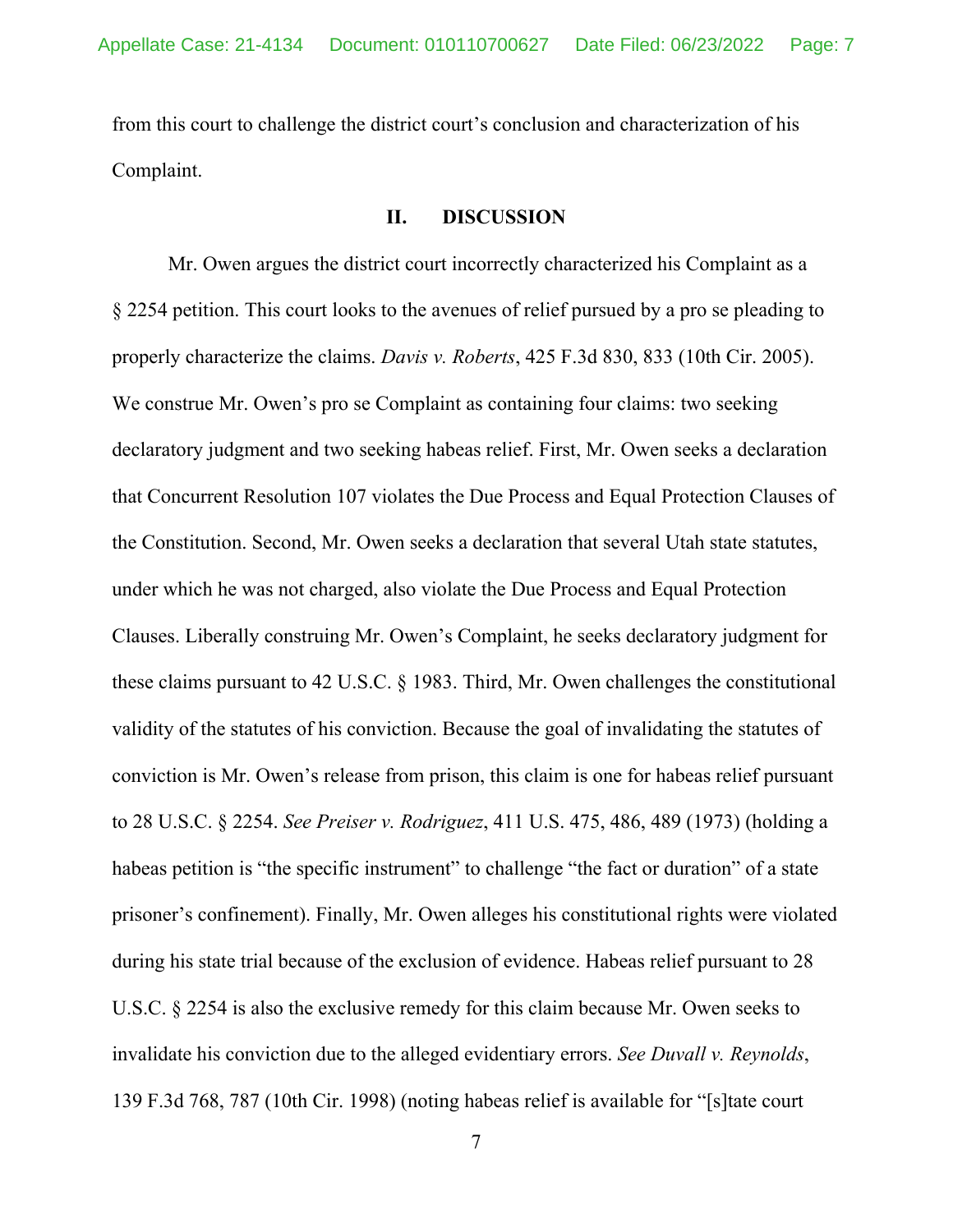rulings on the admissibility of evidence" that "render the trial so fundamentally unfair as to constitute a denial of federal constitutional rights").

Having identified the claims asserted by Mr. Owen under a liberal reading of his Complaint, we now proceed with our analysis in two parts. We first address Mr. Owen's standing to bring the two claims we construe as seeking declaratory relief pursuant to 42 U.S.C. § 1983. We then turn to Mr. Owen's claims properly construed as seeking habeas relief pursuant to § 2254.

## *A. Declaratory Judgment Claims*

"[E]very federal appellate court has a special obligation to 'satisfy itself not only of its own jurisdiction, but also that of the lower courts in a cause under review.'" *Bender v. Williamsport Area Sch. Dist.*, 475 U.S. 534, 541 (1986) (quoting *Mitchell v. Maurer*, 293 U.S. 237, 244 (1934)). This is because "'[f]ederal courts are courts of limited jurisdiction,' possessing 'only that power authorized by Constitution and statute.'" *Gunn v. Minton*, 568 U.S. 251, 256 (2013) (quoting *Kokkonen v. Guardian Life Ins. Co. of Am.*, 511 U.S. 375, 377 (1994)). Article III of the Constitution limits federal jurisdiction to "Cases" or "Controversies." U.S. Const. art. III, § 2, cl. 1. This limitation requires "that litigants have standing." *California v. Texas*, 141 S. Ct. 2104, 2113 (2021). To have standing to assert his claim against the United States, Mr. Owen must establish three things: (1) he "suffered an 'injury in fact'—an invasion of a legally protected interest which is (a) concrete and particularized and (b) actual or imminent, not conjectural or hypothetical"; (2) the injury is "fairly traceable to the challenged action of the defendant"; and (3) it is likely the injury will be "redressed by a favorable decision."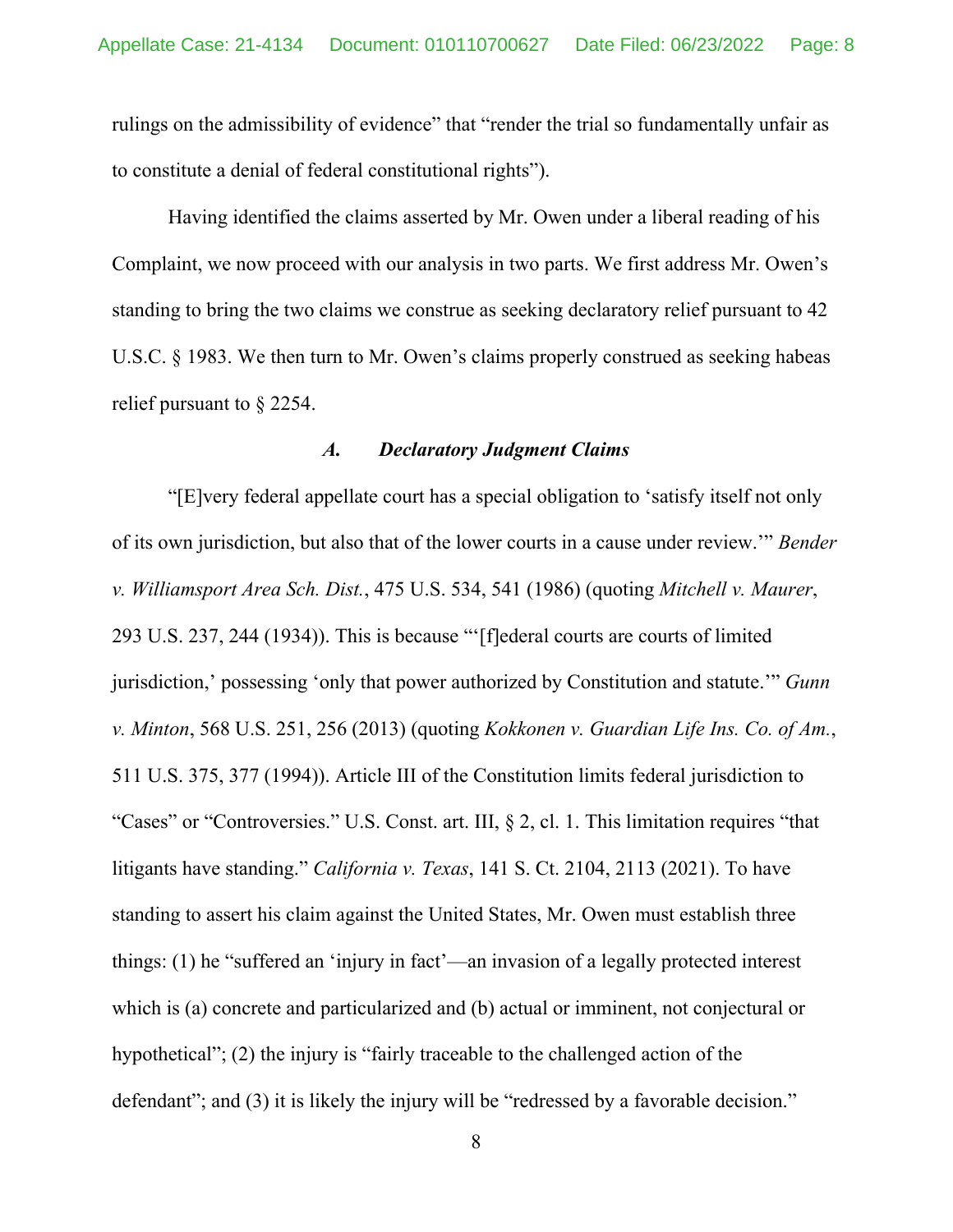*Lujan v. Defs. of Wildlife*, 504 U.S. 555, 560–61 (1992) (internal quotation marks and citations omitted). Mr. Owen bears the burden of sufficiently pleading each of these elements for each claim. *Id.* at 561. Mr. Owen has not sufficiently pleaded an injury for his claims against the United States or the State of Utah.

In his claim against the United States challenging Concurrent Resolution 107, Mr. Owen argues this resolution violates the Due Process and Equal Protection Clauses of the Constitution. Concurrent resolutions do not "make[] . . . binding policy; [they are] 'a means of expressing fact, principles, opinions, and purposes of the two Houses,' and [] do[] not need to be presented to the President." *Bowsher v. Synar*, 478 U.S. 714, 756 (1986) (Stevens, J. concurring) (quoting Jefferson's Manual and Rules of the House of Representatives 176 (1983)). Indeed, the concurrent resolution at issue here is not binding policy but rather expresses the opinion of Congress rejecting the conclusion of an academic article suggesting sexual relationships between adults and "willing" children are less harmful than they are for "unwilling" children. H.R Con. Res. 107, 106th Cong. (1999). Specifically, the resolution—

(1) condemns and denounces all suggestions in the article "A Meta-Analytic Examination of Assumed Properties of Child Sexual Abuse Using College Samples" that indicate that sexual relationships between adults and "willing" children are less harmful than believed and might be positive for "willing" children (Psychological Bulletin, vol. 124, No. 1, July 1998); (2) vigorously opposes any public policy or legislative attempts to normalize adult-child sex or to lower the age of consent; (3) urges the President likewise to reject and condemn, in the strongest possible terms, any suggestion that sexual relations between children and adults—regardless of the child's frame of mind—are anything but abusive, destructive, exploitive, reprehensible, and punishable by law; and (4) encourages competent investigations to continue to research the effects of child sexual abuse using the best methodology, so that the public, and public policymakers, may act upon accurate information.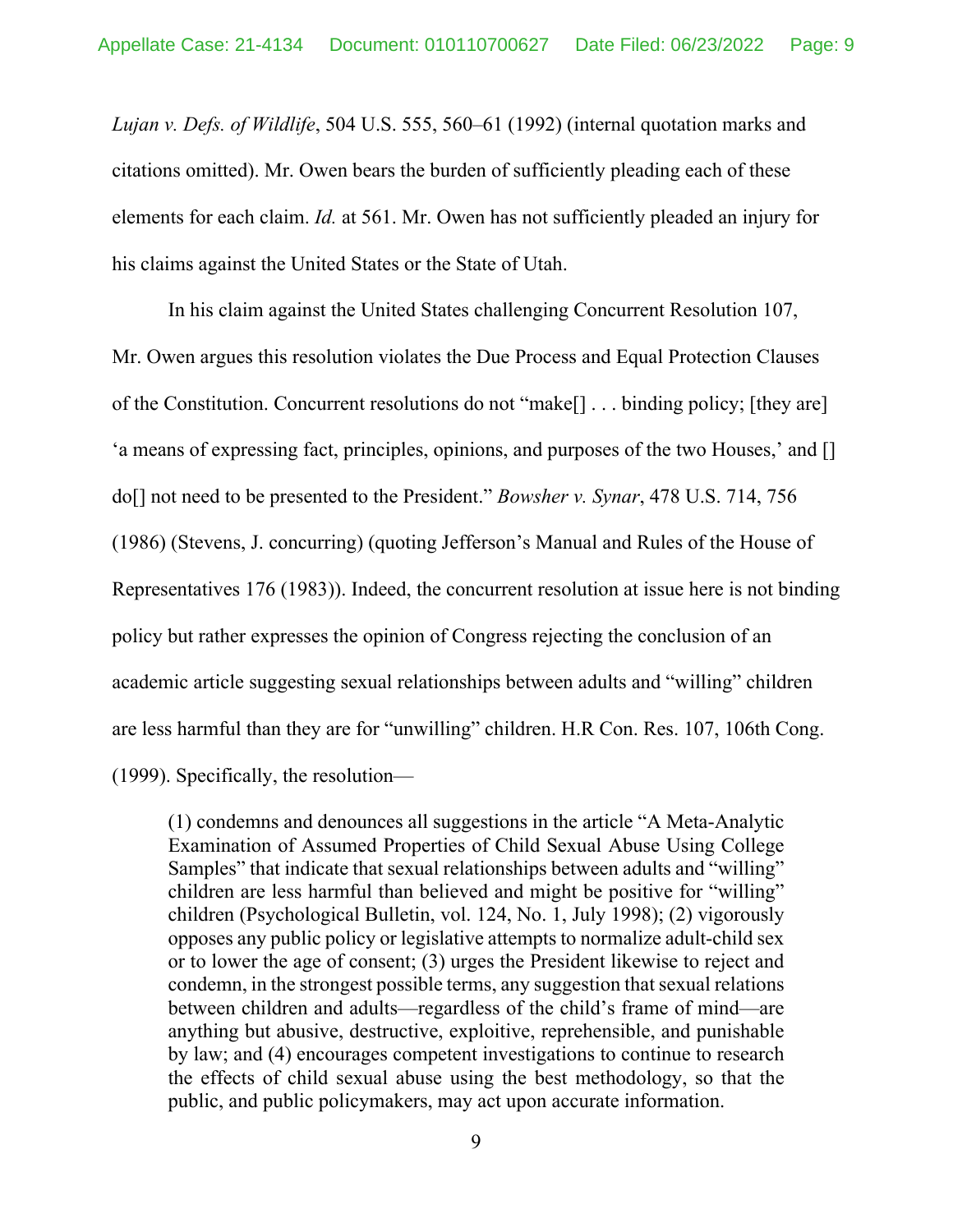*Id.* Mr. Owen does not identify any sustained or prospective injury resulting from this opinion of Congress. Without identifying an injury, Mr. Owen has not demonstrated his standing to challenge the Concurrent Resolution 107 in federal court. Accordingly, the district court lacked jurisdiction over Mr. Owen's declaratory judgment claim against the United States.

Mr. Owen also has not sufficiently pleaded an injury sufficient for standing to sustain his declaratory judgment claim against the State of Utah. With this claim, Mr. Owen attempts to challenge certain Utah statutes criminalizing sexual conduct under which he was neither charged nor convicted. "When a plaintiff challenges the validity of a criminal statute under which he has not been prosecuted, he must show a 'real and immediate threat' of his future prosecution under that statute to satisfy the injury in fact requirement" for standing under Article III of the Constitution. *D.L.S. v. Utah*, 374 F.3d 971, 974 (10th Cir. 2004) (quotation marks omitted).

Mr. Owen seeks a declaration that two Utah statutes violate the Due Process and Equal Protection Clauses. The first statute criminalizes certain sexual conduct with "an individual who is 14 years of age or older, but younger than 16 years of age, at the time the sexual activity described [therein] occurred." Utah Code Ann. § 76-5-401. Similarly, the second challenged statute criminalizes certain sexual conduct with "an individual who is 16 years old or older, but younger than 18 years of age, at the time the sexual conduct described [therein] occurred." Utah Code Ann. § 76-5-401.2. In his Complaint, Mr. Owen does not allege that after being released from prison, he will be under a "real and immediate threat" of future prosecution under either challenged statute. Regardless,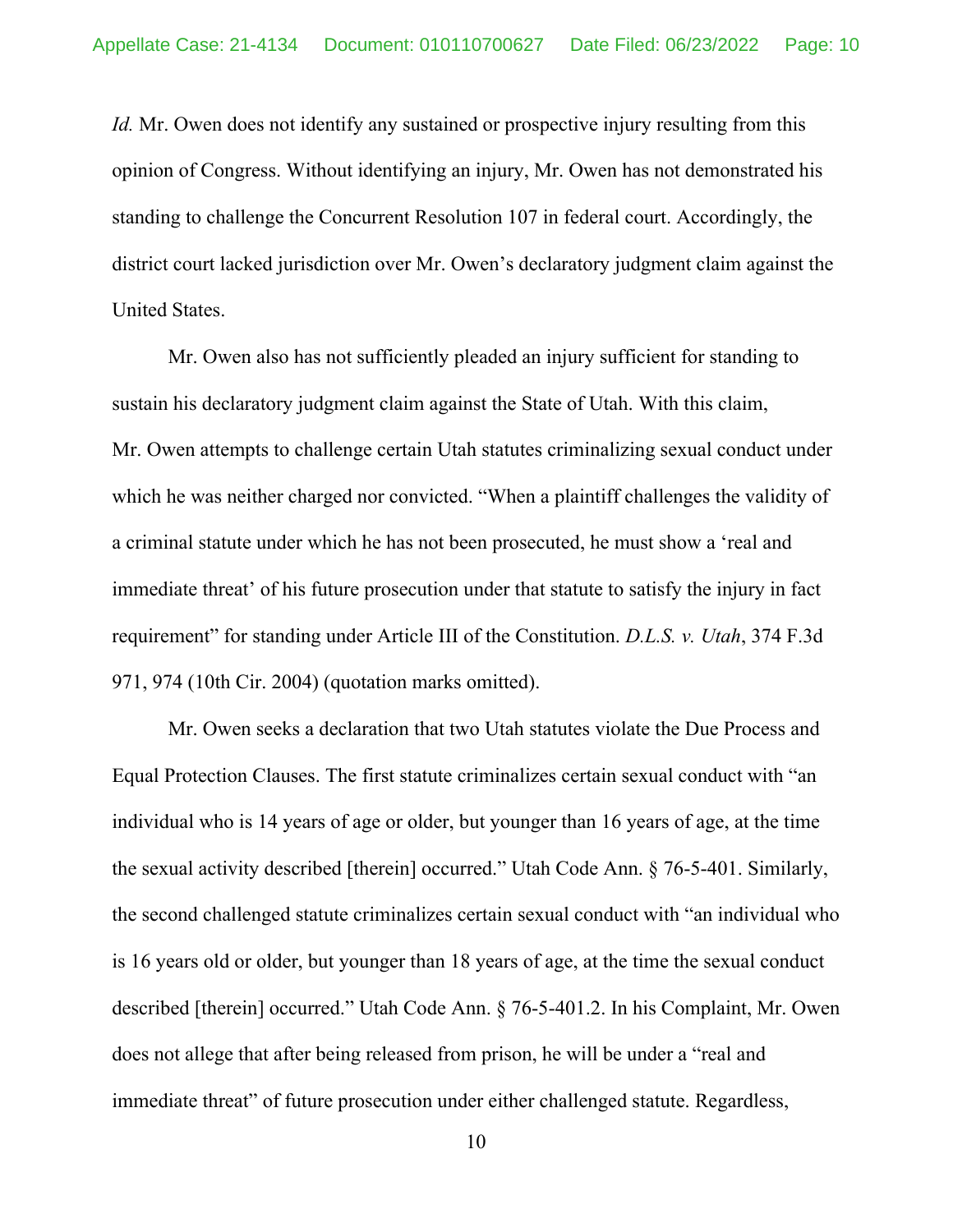where he is serving a minimum of twenty-two years with the possibility of life imprisonment, it is speculative that he is under an "immediate threat" of future prosecution of violating Utah statutes related to sexual conduct with a minor. Without any demonstration of a "real and immediate threat" of future prosecution under either of the challenged statutes, Mr. Owen has failed to establish standing required for an action pursuant to 42 U.S.C. § 1983 against the State of Utah.

Accordingly, the district court lacked jurisdiction over Mr. Owen's declaratory judgment claims against the State of Utah and the United States. Although the district court properly dismissed these claims, it did so with prejudice. Because we resolve these claims based on the lack of standing, rather than on the merits, we remand to the district court to vacate its dismissal with prejudice as to these claims and to instead enter an order dismissing both claims without prejudice. *See Brereton v. Bountiful City Corp.*, 434 F.3d 1213, 1216 (10th Cir. 2006) ("Since standing is a jurisdictional mandate, a dismissal with prejudice for lack of standing is inappropriate, and should be corrected to a dismissal without prejudice.").

#### *B. 28 U.S.C. § 2254 Claims*

Mr. Owen argues the district court erred by converting his Complaint into a petition filed under § 2254. Federal courts may properly determine how a particular pro se filing should be treated, independent of the label the prisoner applies to it. *See Castro v. United States*, 540 U.S. 375, 381–82 (2003) ("Federal courts sometimes will ignore the legal label that a pro se litigant attaches to a motion and recharacterize the motion in order to place it within a different legal category. They may do so in order . . . to create a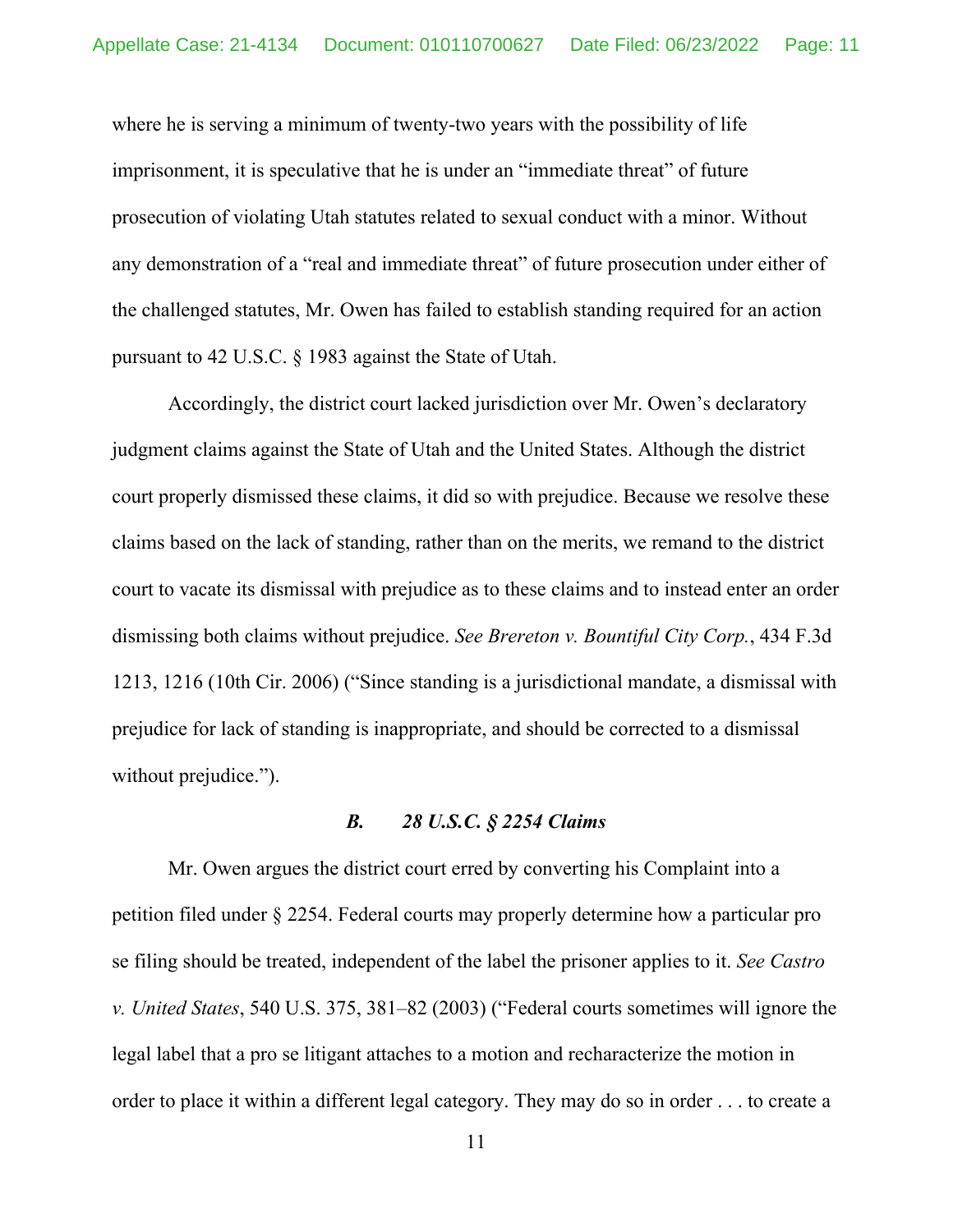better correspondence between the substance of a pro se motion's claim and its underlying legal basis.") (citations omitted). However, when recharacterizing a claim as one seeking habeas relief pursuant to § 2254, certain safeguards apply. In this context, even where a petitioner's "claim should have been brought under § 2254, he may prefer to have his claim dismissed rather than be recharacterized as a § 2254 claim because of the potential consequences with respect to any § 2254 claim he may file in the future." *Davis v. Roberts*, 425 F.3d 830, 834–35 (10th Cir. 2005). These consequences include the strict limitations the Antiterrorism and Effective Death Penalty Act places on second or successive claims. *Id.* at 835 (citing 28 U.S.C. §§ 2244(b), 2255). Because of these consequences, we have recognized "certain procedures" a district court must follow "before recharacterizing pro se pleadings" as a § 2254 petition:

The district court must notify the pro se litigant that it intends to recharacterize the pleading, warn the litigant that this recharacterization means that any subsequent § 2255 motion will be subject to the restrictions on "second or successive" motions, and provide the litigant an opportunity to withdraw the motion or to amend it so that it contains all the § 2255 claims he believes he has.

*Id.* (quoting *Castro*, 540 U.S. at 383) (applying these requirements in the context of construing pro se pleadings under § 2254).

Here, the district court omitted part of this procedure. The district court properly notified Mr. Owen of its intent to recharacterize his Complaint as a § 2254 petition twice, providing him with an opportunity to amend the deficient petition. The district court also explained it was recharacterizing Mr. Owen's pleading as a § 2254 petition "because it primarily appear[ed] to challenge the constitutionality of the state laws under which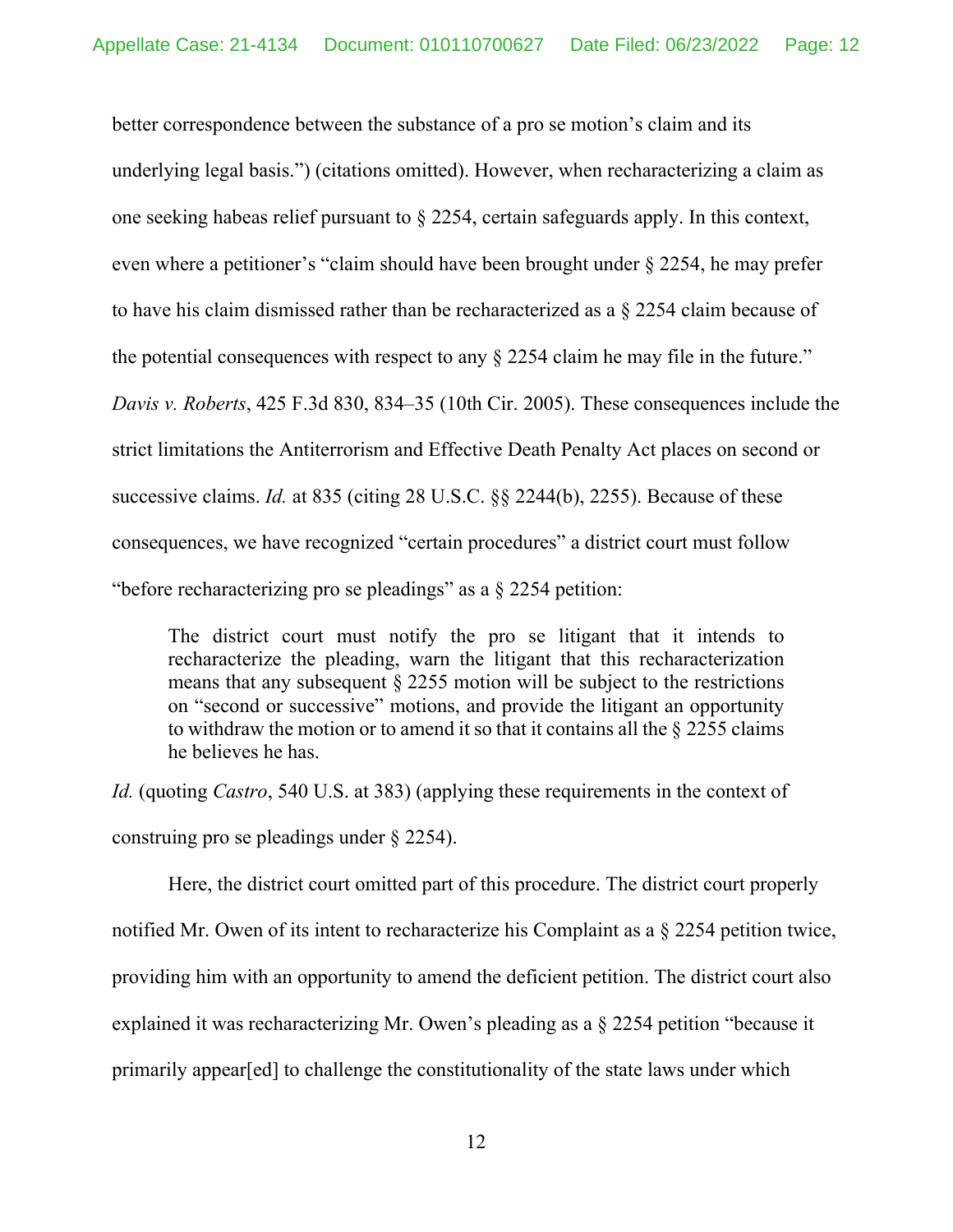[Mr. Owen's] sexual behavior was deemed criminal." ROA Vol. II at 21. However, neither order from the district court warned Mr. Owen that the recharacterization would restrict any later attempt to file a petition pursuant to § 2254.

Generally, the remedy for a district court's failure to follow these procedures "is to vacate the court's order . . . and remand the case." *United States v. Martin*, 357 F.3d 1198, 1200 (10th Cir. 2004) (internal quotation marks omitted); *see also Clark v. Bruce*, 159 F. App'x 853, 857 n.3 (10th Cir. 2005) (unpublished) (applying the rule in the context of a § 2254 petition). Remanding in this context allows a pro se plaintiff the opportunity to make all habeas claims pursuant to § 2254 in one petition, "alleviating the adverse consequence of having a subsequent § 225[4] motion being barred as successive." *Martin*, 357 F.3d at 1200.

We agree with the district court's determination that a habeas petition pursuant to § 2254 is the exclusive remedy for Mr. Owen's claims seeking relief by invalidating the statutes of his conviction and evidentiary rulings by the state trial court. *Preiser*, 411 U.S. at 500 (holding that when a state prisoner seeks "a determination that he is entitled to immediate release or a speedier release . . . , his sole federal remedy is a writ of habeas corpus"). Because a habeas petition is the exclusive remedy for these claims, Mr. Owen cannot seek declaratory relief invalidating the statutes of his conviction pursuant to 42 U.S.C. § 1983. *Id.* However, because the district court omitted part of the required procedure to notify Mr. Owen of the consequences of recharacterizing his claims, we remand with instructions to vacate the district court's order dismissing Mr. Owen's